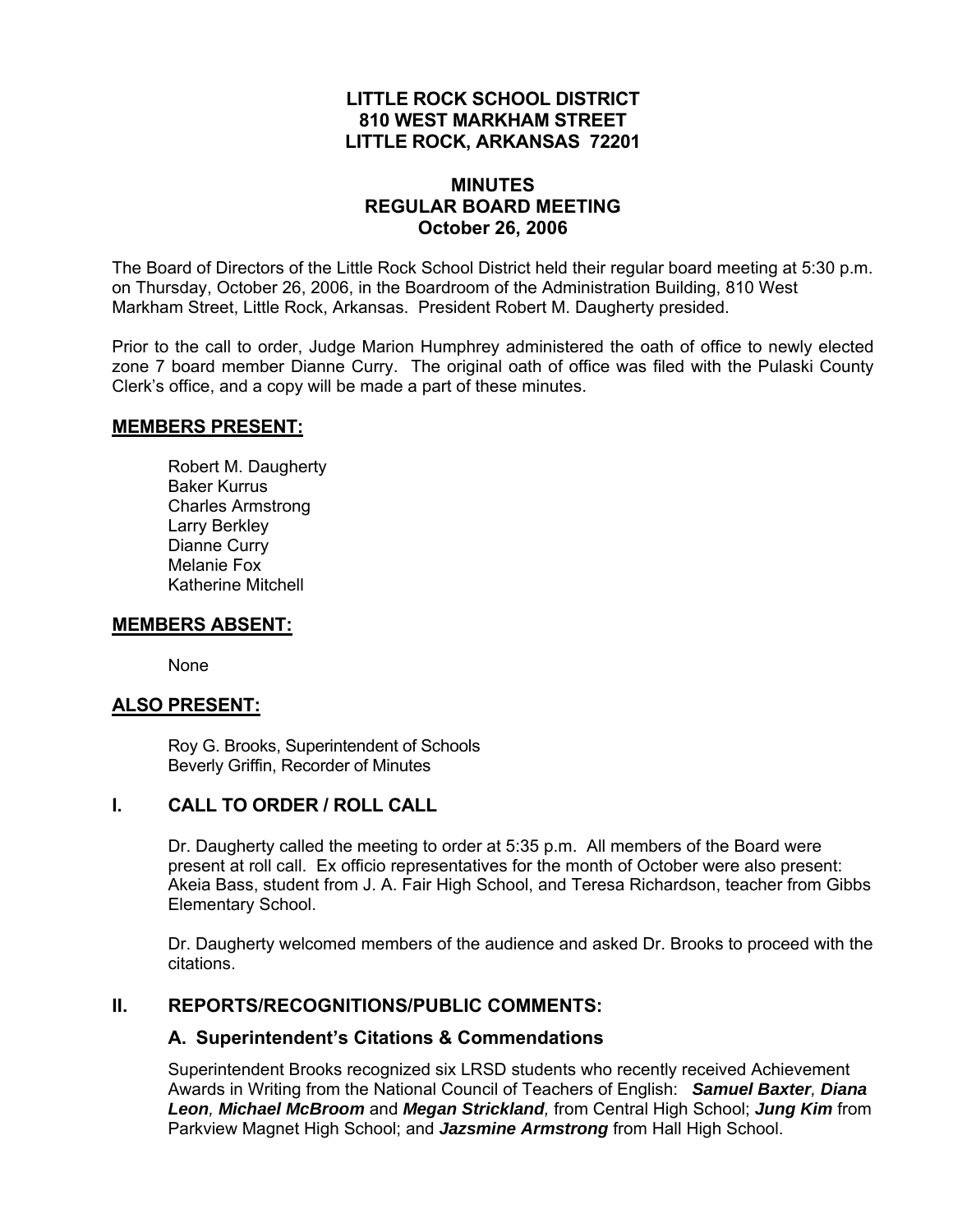The Little Rock School District recently participated in the annual **Susan B. Koman Race for the Cure**. Dr. Brooks thanked the employees who volunteered their time to coordinate the annual event and gave special recognition to *Katherine Snyder, Rose Barnes, Suellen Vann,* and *Tyrone Harris.* The LRSD was acknowledged for having the largest team to participate in the race, with 560 entrants raising \$11,495 for breast cancer research.

Dr. Brooks presented **Superintendent's Quality Service Awards** to employees who were nominated for this recognition by their peers or members of the school community.

- *Tommie Shelton,* the district's Supply Center Supervisor, was nominated by Suellen Vann and Carolyn Wallis
- *Jeff Baggett,* the Building Engineer at Central High School, was nominated by Ms. Cindy Baggett and Principal Nancy Rousseau
- *Cherise Jones,* a paraprofessional at Forest Park Elementary, was nominated by Leigh Scanlon and Principal Theresa Ketcher
- *Chris Forster,* a new teacher at Forest Park, was nominated by Melanie Fox and Principal Teresa Ketcher

Ex-officio board representatives for October were presented a citation in appreciation for their service to the board, *Teresa Richardson*, teacher from Gibbs Magnet Elementary School, and *Akeia Bass***,** student from J.A. Fair Magnet High School.

Dr. Brooks provided a brief report to the board regarding Dr. Mitchell's request to develop an evaluation tool to evaluate the effectiveness of the 2005 districtwide reorganization. He had met with professors from the Clinton School of Public Service, UALR and UCA who will examine the original reorganization goals and devise an evaluation plan that will provide an independent overview of the progress of the reorganization.

In addition, Mr. Kurrus had requested a comparison of administrative costs for the LRSD and other school districts in Arkansas of comparable size. Mr. Milhollen will provide that information once it becomes available from the state.

Dr. Brooks addressed a request from Dr. Daugherty regarding strategies and activities in the district's schools that are designated on the Arkansas School Improvement list. Sadie Mitchell, Junious Babbs, and Olivine Roberts are preparing a comprehensive overview which will be provided to the board on Friday, October 27.

## **B. Remarks from Citizens**

Terrence Bolden, member of Concerned Citizens United, asked the board to make a more focused effort to engage parents and community based groups and to highlight the issues most important to the community. He stated that early childhood programs were vitally necessary to student success and that the community should demand leadership from the superintendent and board members. He concluded by stating that "great minds fight for children."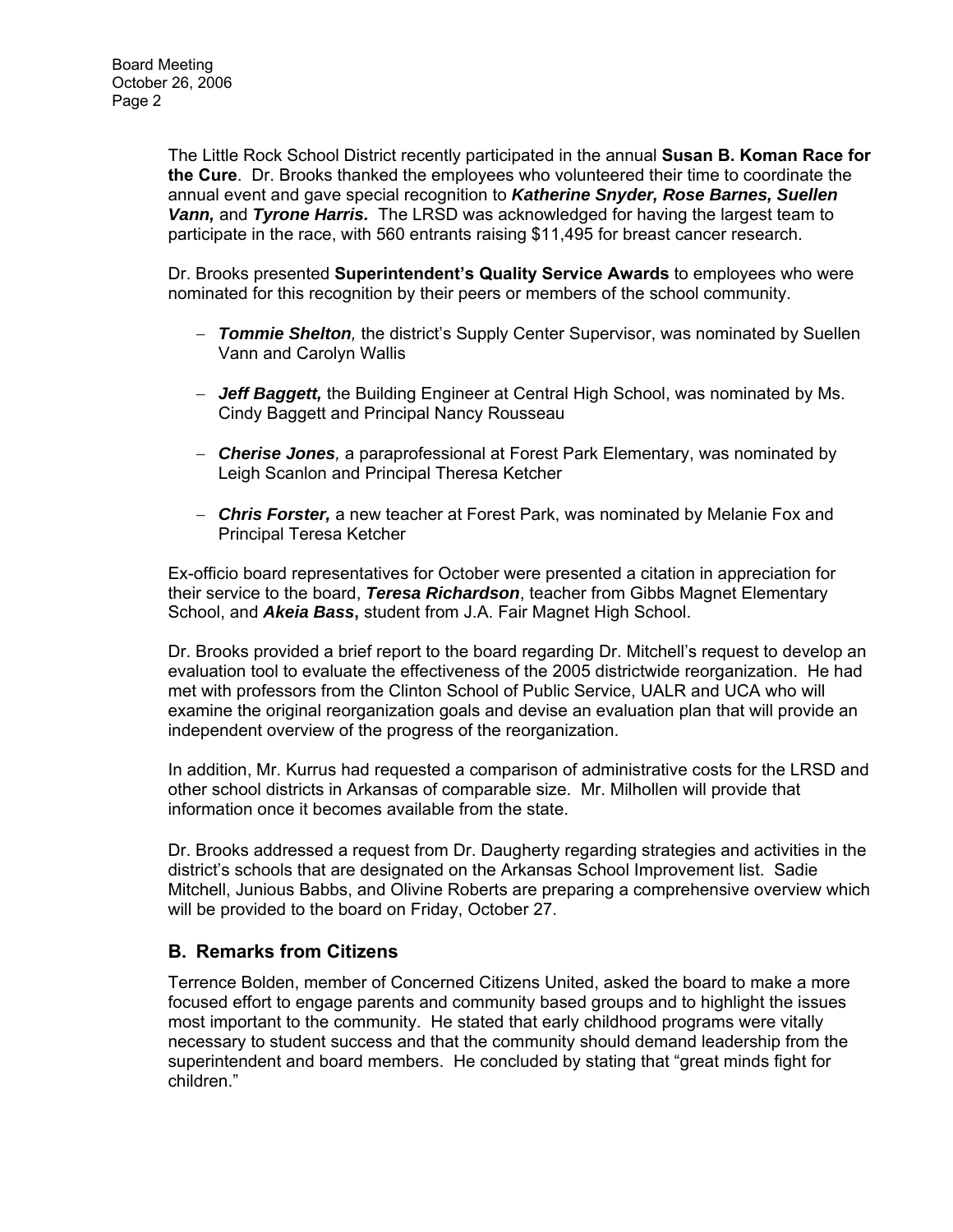Claudius Johnson introduced himself as a long time resident of Southwest Little Rock. He reported that his niece attends McClellan High School, and he commended the board and Dr. Brooks on the positive changes that have been made since Dr. Todd-Hamilton was appointed as principal. He was pleased that more than thirty parents had attended the last PTA meeting which he considered to be a significant improvement over previous years. He encouraged the board to ask for input from all corners of the community to encourage and foster diversity.

# **C. PTA Council**

Patty Barker, representing the Little Rock PTA Council, expressed appreciation to Suellen Vann for her assistance to the PTA Council and wished her success in her new position. She recognized and welcomed Dianne Curry and congratulated her on her election.

Ms. Barker announced that the week of November 13 – 17 was designated as American Education Week, and reported that schools will be conducting art and essay contests in celebration of the theme: "What Makes Your School Great?" She thanked Dr. Brooks for hosting a PTA Presidents breakfast meeting, and thanked other district administrators for assisting in the planning of a Middle School recruiting activity on Sunday, November 19, 2006, at Hall High School. Representatives from all middle schools will attend to answer questions and offer assistance to parents of students who will move to the middle level next school year.

## **D. Little Rock Classroom Teachers Association**

Katherine Wright Knight introduced Wanda Hamilton who had addressed the board earlier in the meeting during the swearing in of Dianne Curry. Ms. Hamilton is the widow of Bill Hamilton who served on the LRSD board for many years.

Ms. Knight announced that the CTA was hosting a reception immediately after the board meeting in honor of new board members Curry and Armstrong. She congratulated the recipients of the Superintendent's Quality Service Awards and she encouraged Dr. Brooks to include more teachers in recognition, especially those who have been in the district for a long time. She stated a commitment to students, to the community, and to parents, to provide a quality education for all and she encouraged the school board and administration to listen to patrons, employees, teachers, and support staff.

## **E. Public Education Foundation**

Lisa Black and members of the Public Education Foundation Board were in attendance to formally present the 2006 Innovative Grant Award to the LRSD. They provided an update on the Foundation's overall progress and accomplishments and introduced foundation board members. \$1.8 million has been raised for the LRSD over the past three years; Foundation secretary Steve Strickland presented a mock check in the amount of \$70,800 for the 2006 school year.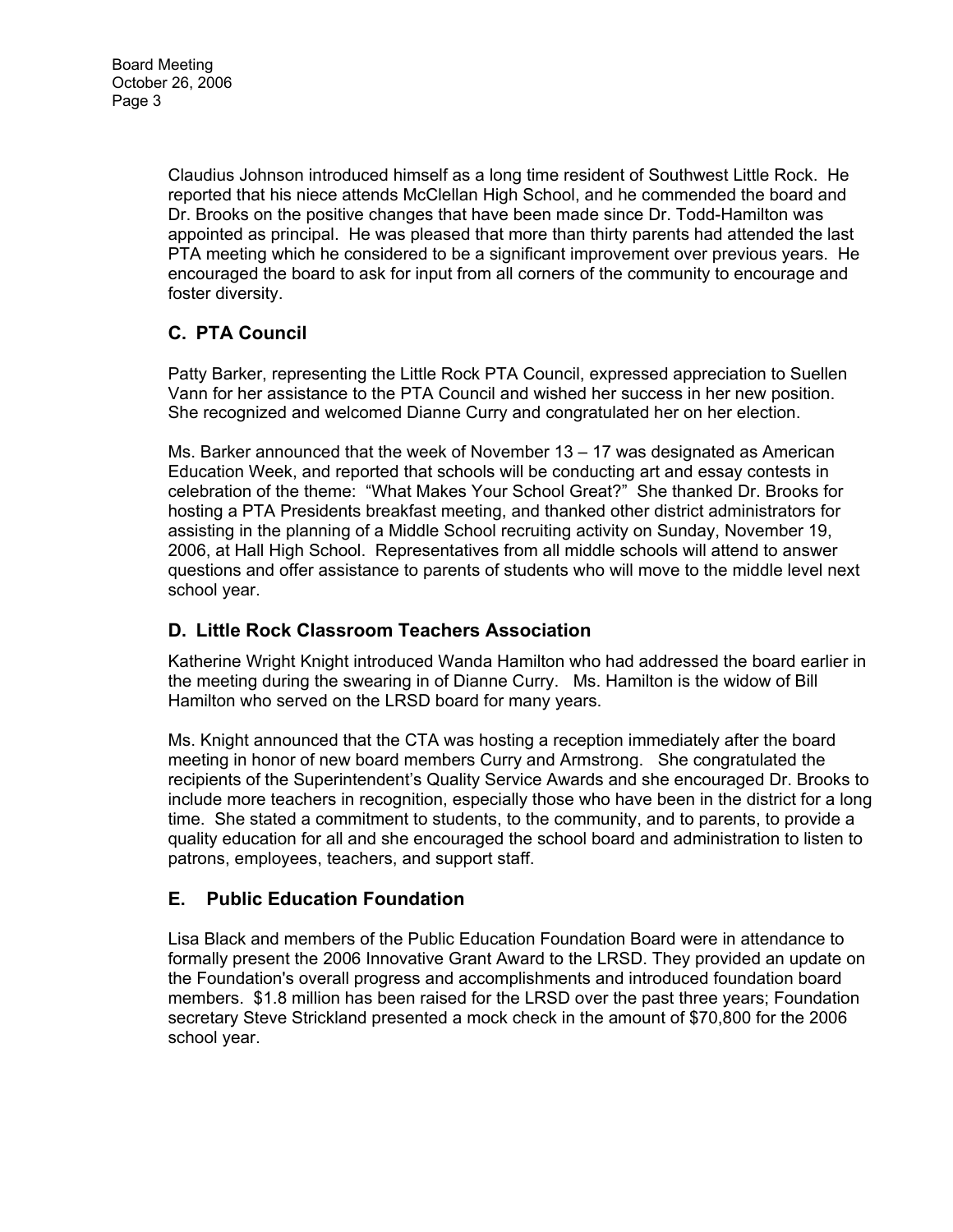## **F. School Board Zone Forums / Town Hall Meetings**

Dr. Daugherty requested placement on the agenda of a discussion item and recommended that individual board members host a community forum in each election zone. He stated his intent to provide a means to reconnect with the community. Mr. Berkley and Ms. Fox agreed that this would provide an opportunity for open communication with the community; Mr. Berkley stressed the importance of coordinating the meetings with appropriate district staff members to provide support and assistance. Dr. Mitchell encouraged parents to attend and to take advantage of the opportunity to gain information on new laws, policy changes, and procedures that impact our students.

## **IV. REPORTS AND COMMUNICATIONS:**

## **A. Remarks from Board Members**

Ms. Curry thanked the CTA membership for their support during her campaign and thanked the voters in zone 7 for their support. She asked her fellow board members to work toward a united front and to move forward.

Mr. Kurrus thanked Suellen Vann for her service to the district and wished her well in the future. He thanked Ms. Hamilton for the remarks she made earlier in the meeting, noting that there is nothing more dangerous than the possibility of Little Rock returning to a segregated school system. He spoke to the actual enrollment figures in the district, stating that "we stand at the verge of having segregated schools - - when the court decided Brown, they found that the schools were academically good, but that they were inherently unequal." Mr. Kurrus expressed disappointment in the fact that the board is in a position to become divided, but he stated hope that the individual board members would work together to build bridges across racial and community lines.

Mr. Kurrus continued by relating personal experiences in meeting dropouts in prison and young people on inner city basketball courts. "It doesn't matter how or when we disagree - we can't forget that we are brothers and sisters. If we forget that we will fail."

Ms. Fox thanked the PTA council for hosting and planning the upcoming middle school recruitment activity on Sunday, November 19<sup>th</sup>, 2006, at Hall High School. She commended Tony Rose for his service to the board, and expressed respect and admiration for his passion for the teachers and the kids in the LRSD, and for having the courage of his convictions. She referred to Winston Churchill's comments on courage: "You can possess countless qualities, but unless you have the courage to put them out there they won't be realized."

Mr. Berkley thanked Mr. Bolden for ideas he presented earlier in this meeting, and he also thanked Mr. Johnson for acknowledging the improvements at McClellan High School. He commended Mr. Rose for the time he served on the board and expressed regret that insinuations were made regarding race as a determining factor in decisions that have been made by the Board. He expressed hope in the future and stated his intent to work hard to move beyond the allegations of racial division on the board.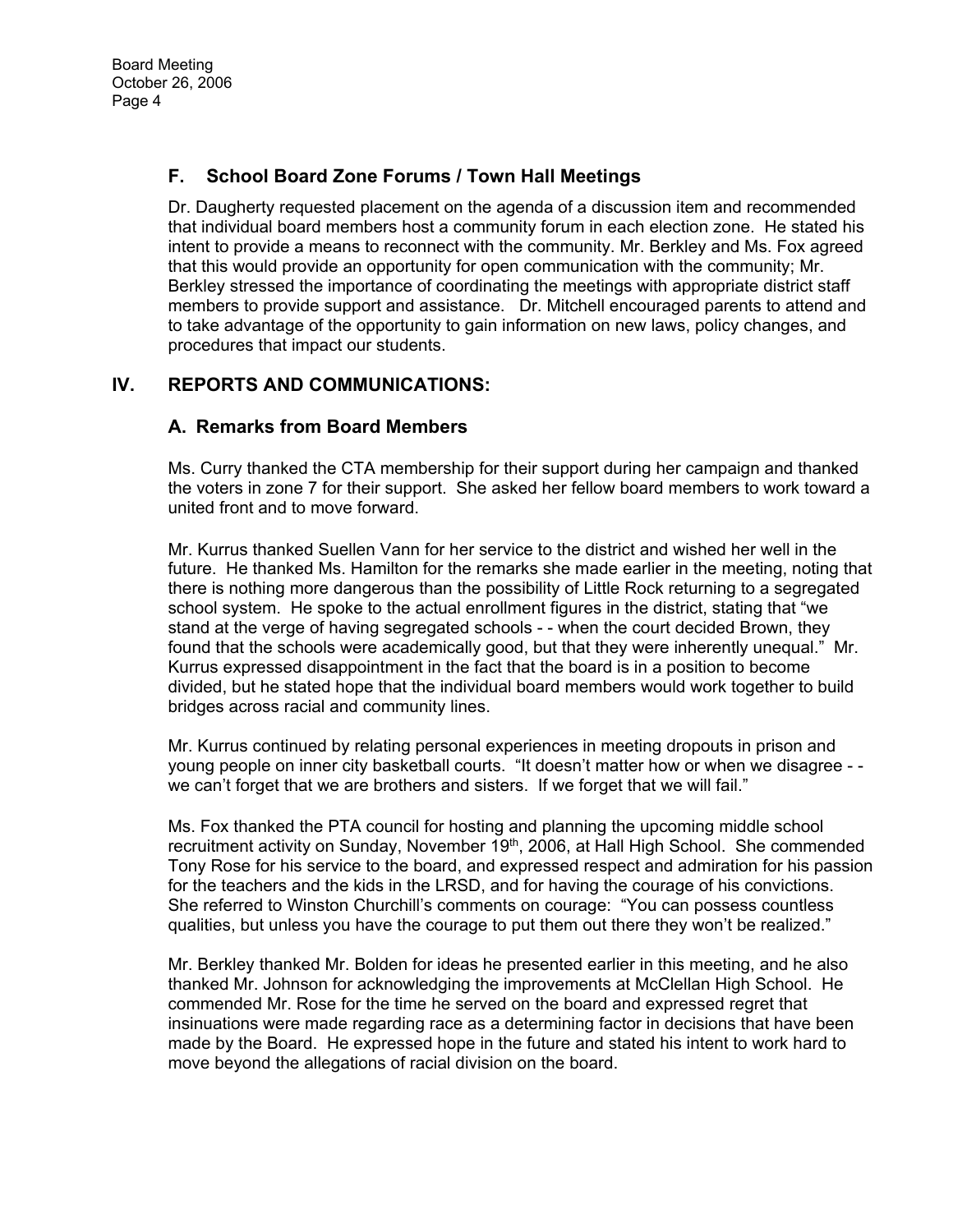Dr. Mitchell thanked the citizens who spoke earlier and stated the board's intent to listen and consider the things that are shared by citizens. She thanked Dr. Brooks for moving forward with developing an evaluation tool to measure the effectiveness of the reorganization, and asked that someone from UAPB or Philander Smith College be invited to participate on the team. She was pleased that the professor from the Clinton School of Public Service had agreed to participate and stated that he would be an asset to the research.

Dr. Mitchell continued by saying that the best way for the LRSD to prevent a return to segregated schools is to focus completely on student achievement. She stated her opinion that the district had been "off focus" for a few years, and that a return to a focus on student achievement would provide benefit in improving school operations. Dr. Mitchell commented that some of the schools lack critical resources needed to support student achievement and that it would take a concentrated effort to reach out and motivate those children who don't have as much support as they need at home. "Some of our students need to know that at school someone cares that they are learning." She asked that we "put our differences behind and come together in the best interest of our children."

Mr. Armstrong asked the board to unite and move forward; to look across racial and economic lines to make the LRSD one of the best school districts in the country. "Unite as one - tonight - or we will fall."

Dr. Daugherty related personal experiences of growing up in a segregated school and receiving used textbooks and outdated materials. He reported that at that time students were determined and motivated by their teachers and by their parents. They did not allow racial division to be a hindrance. He pledged to ensure that none of the children in the LRSD experience inequity. "Every child in the district is our responsibility."

Dr. Daugherty closed by publicly thanking Mazie Phillips who passed away last school year. He related that she took him under her mentorship in  $8<sup>th</sup>$  and  $9<sup>th</sup>$  grade science and encouraged him to do his best and to be successful in life.

## **B. Budget Update**

Mr. Milhollen was present but did not have a formal presentation.

## **C. Student Assignment Report**

Dr. Watson provided a copy of the October 1 enrollment report as part of the board's agenda; Dr. Brooks provided brief remarks. The district's enrollment at this time last year was 26,524. The highest student enrollment in the district's history was in the 1987-1988 school year, when there were 26,580 students enrolled. The current enrollment of 26,691 is significant in that the community is watching and they are pleased with the progress being made in the LRSD.

## **D. Construction Report – Bond Projects**

Mr. Goodman's report was printed in the board's agenda. Ms. Curry requested information about the projected dates for completion of projects and Mr. Goodman responded.

## **E. Internal Auditors Report / Sandy Becker**

Mr. Becker's report was printed in the board's agenda. No additional information was requested.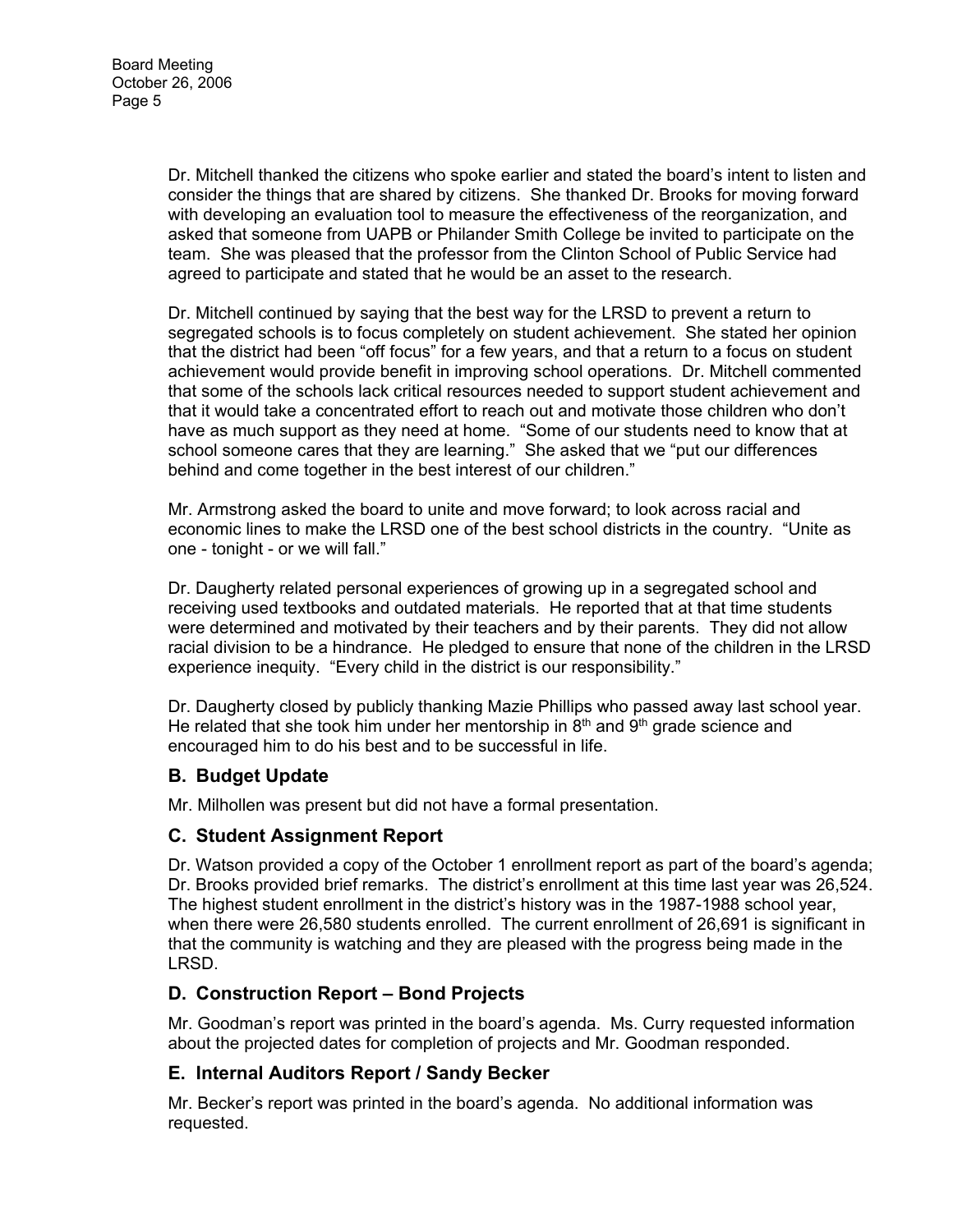## **F. Update: Mitchell School / Wright Avenue Neighborhood Association**

Dr. Blevins, President of the Wright Avenue Neighborhood Association, provided background information on Mitchell Elementary School. He reiterated that the Mitchell community had supported the district's bond issue in 2000, at which time they believed that Mitchell would be kept open as a viable school. He expressed concerns on behalf of the community regarding future use of the building and he asked for more time to develop a re-use proposal, possibly using the building as an artists' residence or school. Dr. Blevins asked the board to wait until March, 2007, in order to develop a comprehensive proposal. Dr. Daugherty asked that the item be listed under the reports agenda at the next agenda meeting.

#### **G. Update: America's Choice**

At the request of Mr. Armstrong, Dr. Olivine Roberts provided a brief report regarding America's Choice. Schools on Year 3, 4 or 5 of the state's school improvement list are required to participate in America's Choice, which was designed to address the needs of students who are behind 3 or more years. Seven additional staff allocations have been made at Cloverdale Middle, Brady, Chicot, and Watson Elementary Schools. The district provides ongoing professional development after school, working with teachers in analyzing student data, identifying strategies for instruction and designing effective lessons. Emphasis is placed on bringing about increased learning and student achievement.

#### **H. Update: Human Resources - Staffing Shortages**

David Hartz prepared an update requested by Dr. Mitchell: There are currently twentyone (21) classroom position vacancies; based on the October 1 report to the Arkansas Department of Education, there are currently 2,072 classroom teachers currently placed in the district. Mr. Hartz reported this to be a 1% teacher vacancy rate. Seven of the vacancies are in special education; five are new positions in math, three positions in physics, and three in the alternative education program for English teachers. Mr. Hartz reported that the district participates in recruitment activities in and out of state, and that progress is being made to implement an on-line application process to attract people who don't currently reside in our area.

## **I. Update: Safety & Security Procedures**

Ms. Fox requested an update on the district's safety and security procedures. Hugh Hattabaugh provided a brief overview and reported that procedures have been reviewed and updated in light of recent national attention to violence on school campuses. Policies are in place regarding visitors to schools and classroom interruptions. Regulations are being reviewed and updated and trained security personnel are provided in all high schools, all middle schools and several elementary schools. Five mobile security officers provide assistance at bus stops and whenever needed on school campuses. Violence prevention programs are in place in all schools, and extracurricular programs contribute to student engagement and involvement in the daily routine which prevents tendencies to become involved in violent activities.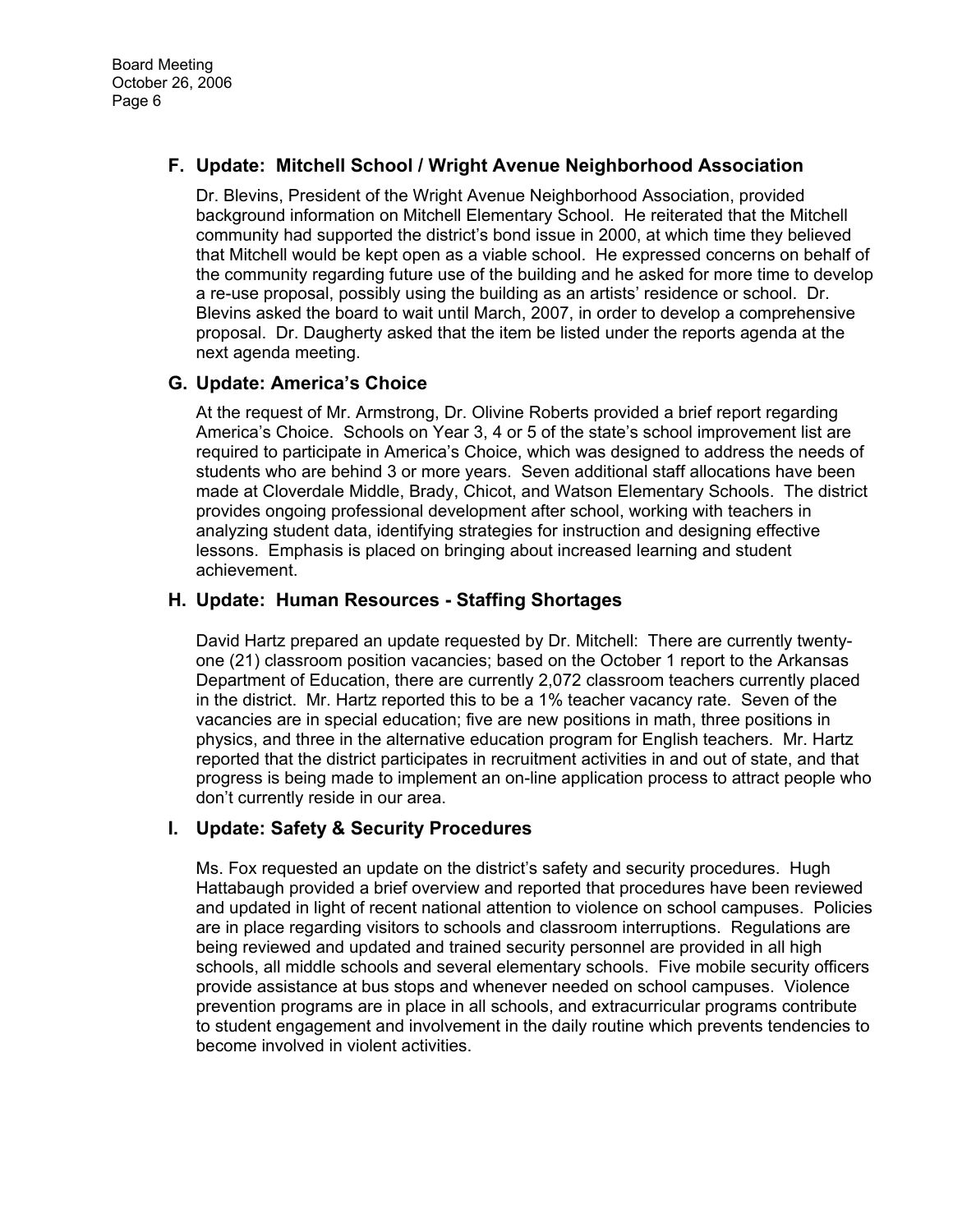*The board took a brief recess at 7:30 p.m. and returned at 7:40 p.m.* 

## **V. APPROVAL OF ROUTINE MATTERS:**

## **A. Minutes**

Minutes from the regular board meeting held on September 28, 2006, and from a special meeting held on October 12, 2006, were presented for the board's review and approval. Mr. Berkley moved to approve the minutes as written; Ms. Fox seconded the motion and it **carried unanimously**.

## **B. Election of Officers**

Dr. Daugherty opened the floor for nominations for the position of board secretary. Mr. Armstrong nominated Mr. Kurrus. Mr. Kurrus declined the nomination. Ms. Curry nominated Ms. Fox. Mr. Armstrong seconded the nomination.

Mr. Kurrus moved the nominations closed; Mr. Armstrong seconded the motion. Mr. Berkley moved that Ms. Fox be elected by acclamation; Mr. Kurrus seconded the motion and it **carried unanimously**.

Dr. Daugherty opened the floor for nominations for the position of vice president. Ms. Fox nominated Dr. Mitchell for the position of vice president. Dr. Mitchell declined the nomination. Ms. Curry nominated Mr. Armstrong. Ms. Fox nominated Mr. Berkley. Ms. Curry moved that the nominations cease. Mr. Kurrus seconded the motion and it carried unanimously. Mr. Berkley moved to expunge the vote and remove his named from nomination. He further moved to elect Mr. Armstrong by acclamation, Ms. Fox seconded the motion and it **carried unanimously**.

Dr. Daugherty opened the floor for nominations for the position of president. Mr. Berkley nominated Mr. Kurrus. Mr. Armstrong nominated Dr. Mitchell. On a roll call vote, Dr. Daugherty, Mr. Armstrong, Ms. Curry and Dr. Mitchell voted for Dr. Mitchell; Mr. Kurrus, Mr. Berkley and Ms. Fox voted in favor of Mr. Kurrus.

Mr. Kurrus moved to expunge the vote and remove his name from nomination. Mr. Berkley seconded the motion. Mr. Kurrus moved to elect Dr. Mitchell by acclamation. The motion **carried unanimously**.

Dr. Mitchell accepted the position of president and spoke briefly. She expressed a desire to continue to operate in a way that is equitable to all in the district. She stated that she looked forward to working with the administration in a positive way in order to bring success in student achievement. She said that there were "no axes to grind, just a desire to get back on course." She closed by thanking Dr. Daugherty for his year of serving as president of the board.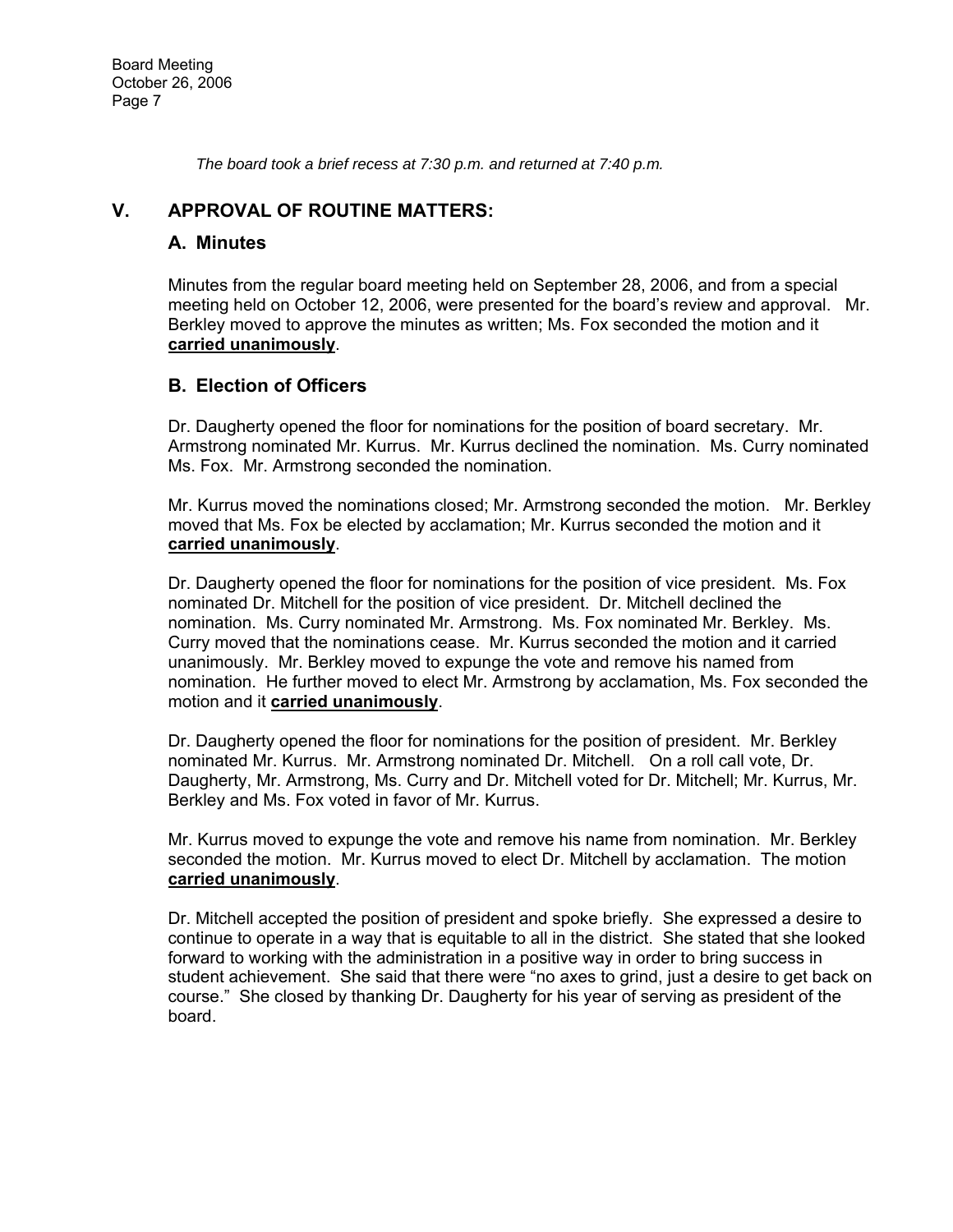## **VI. EDUCATIONAL SERVICES**

## **A. Year One Magnet Evaluation Report**

The Magnet Schools and Magnet Programs Evaluation Report was attached to the board's agenda. Dr. Brooks reported briefly, reminding the board members and the audience that this evaluation report was not part of any court-ordered compliance remedy, but was undertaken out of a desire to know more about the effectiveness of the district's magnet programs. The external evaluator who collaborated in the preparation of the report, Dr. Jeanne Dreyfus, was present to respond to questions from the board.

Dr. Mitchell suggested the board meet to review the evaluation reports with staff of PRE and other administrators prior to the scheduled December 18, 2006 court hearing. She stated the importance of knowing more about the evaluations.

## **VII. SCHOOL SERVICES**

## **A. Fiscal Impact Statements for Learning for Life Academy Charter Application and for**

## **B. Covenant Keepers Academy Charter Application**

The board was asked to suspend the rules to consider action on two fiscal impact statements which have not previously been included on a board agenda. Mr. Kurrus moved to suspend the rules, Dr. Daugherty seconded the motion, and it **carried unanimously**.

Dr. Brooks asked the board to approve formal letters of opposition to the Arkansas Department of Education for two pending charter school applications. The district's opposition is based upon financial implications to the operation of the LRSD. He asked Mr. Kurrus to address any comments or questions from other board members, as he has been actively speaking out in opposition to the formation of new charter schools in the Central Arkansas area. Mr. Berkley moved to approve the submission of fiscal impact statements to the Arkansas Department of Education; Mr. Kurrus seconded the motion. It **carried unanimously**.

## **VIII. HUMAN RESOURCES**

#### A. **Personnel Changes**

Routine personnel matters were provided in the board's agenda. Mr. Berkley moved to approve the items submitted. Dr. Daugherty seconded the motion and it carried unanimously.